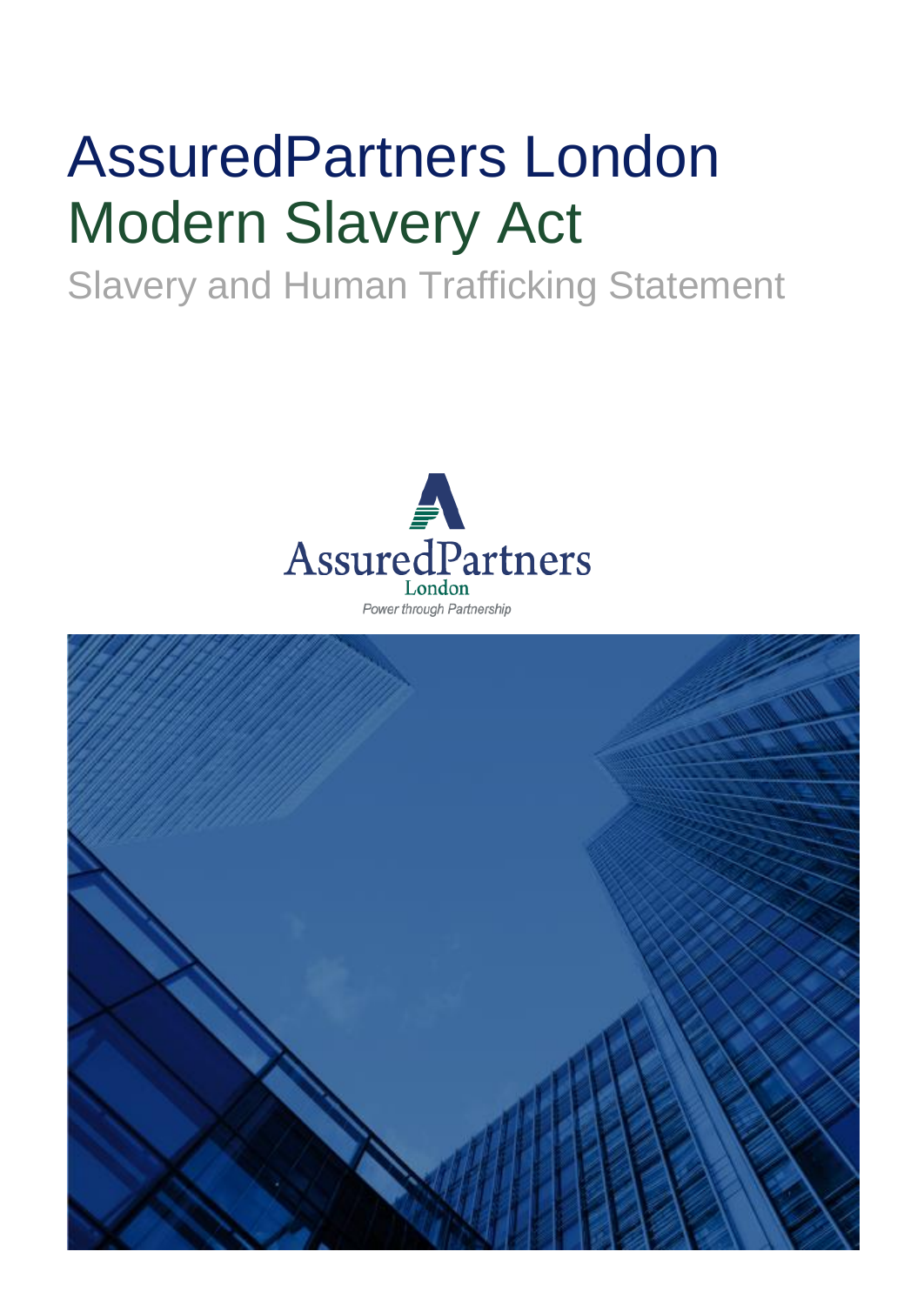## **CONTENTS**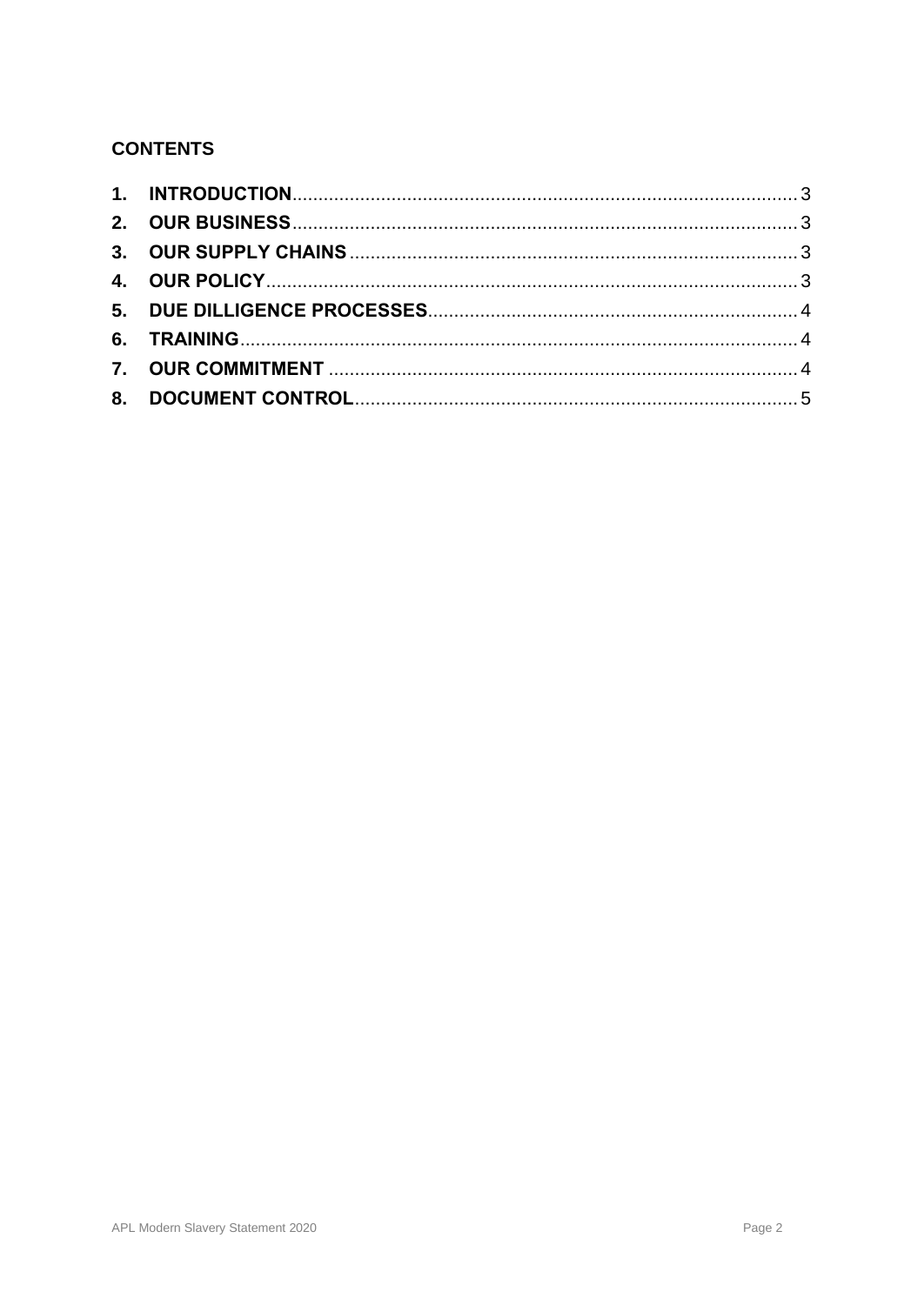#### <span id="page-2-0"></span>**1. INTRODUCTION**

This statement sets out the steps taken by AssuredPartners London Limited (APL) to ensure that slavery and human trafficking are not taking place in our supply chains or in any part of our business.

Slavery and human trafficking can occur in many forms, such as forced labour, child labour, domestic servitude, sex trafficking and workplace abuse.

Given the nature of the work that we do, we believe that there is a low risk of slavery or human trafficking having any connection with our business.

We must, however, not be complacent, and all staff have a responsibility to be aware of any risks in our business and in our wider supply chains and report any concerns to senior management.

#### <span id="page-2-1"></span>**2. OUR BUSINESS**

APL is a leading Lloyd's Insurance Broker with a unique combination of specialisms and a global presence. The service we provide is tailored uniquely to our clients' needs and our pedigree, drive, diligence and personal service help our clients to make an informed decision in managing risk.

We understand that all of our clients will require different services, but at a consistent, committed and unmatched level of service. That's why we make it our goal to provide the highest-level service across all of our coverage sectors.

Possessing in-depth knowledge in the wholesale and direct sectors allows us to provide tailored services to clients across the world. As a Lloyd's broker we have access to leading company markets and Lloyd's syndicates, giving us the ability to provide a wide spread of pricing and products.

In combination, our teams share expertise across various lines of insurance, including Financial Risk; Professional Liability; Directors' and Officers'; Crime; Transportation; Property and Casualty; Accident and Health Cyber and Warranty and Indemnity Insurance.

The average number of employees working at APL during 2018 is around 45.

#### <span id="page-2-2"></span>**3. OUR SUPPLY CHAINS**

We source our business through trading relationships directly with insureds, wholesale brokers, retail agents and reinsurance intermediaries. Most of our reinsurance business is sourced through global reinsurance brokers.

With regard to all our trading relationships we would never knowingly entering in to a partnership with an entity in the supply chain that acts outside our high moral standards.

#### <span id="page-2-3"></span>**4. OUR POLICY**

We are committed to ensuring that there is no modern slavery or human trafficking in our supply chains or in any part of our business. We believe in paying people fairly and properly for their work. This policy reflects our commitment to acting ethically and with integrity in all our business relationships and to never knowingly entering in to a partnership with an entity in the supply chain that acts outside these high moral standards.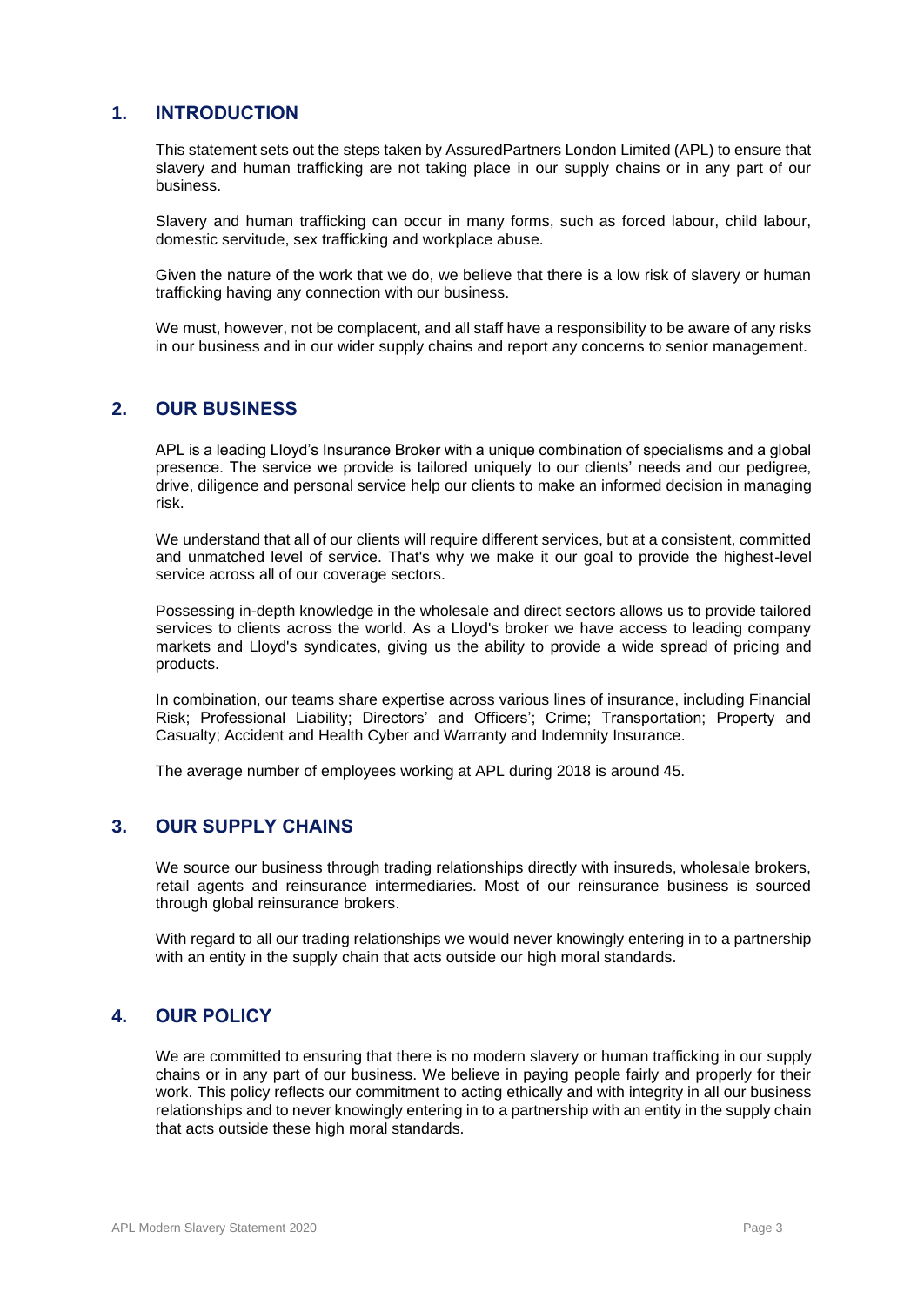#### <span id="page-3-0"></span>**5. DUE DILLIGENCE PROCESSES**

As part of our initiative to identify and mitigate risk we have in place systems to:

- Identify and assess potential risk areas in our supply chains. A copy of the statement is on the firm's website.
- Mitigate the risk of slavery and human trafficking occurring in our supply chains. This policy makes it clear that APL does not tolerate modern slavery or any form of human trafficking within its business or supply chains.
- APL does not allow harsh or inhumane treatment and we expect our suppliers to share our values:
- Monitor potential risk areas in our supply chains. Staff are encouraged to report any concerns to senior management and there is a risk register operated by the Operational Risk Manager to record any concerns.
- At APL we ensure appropriate recruitment practices are carried out, using reputable employment agencies. We undertake verification of identity, references, evidence of qualifications and criminal and financial checks.
- Whistleblowers. At APL, employees could report any concerns related to our activities or supply chains. This includes circumstances which may give rise to increased risk of slavery or human trafficking. Our whistleblowing procedure is designed to make it easy for people to make disclosures.

#### <span id="page-3-1"></span>**6. TRAINING**

To ensure a high level of understanding of the risks of modern slavery and human trafficking in our supply chains and our business, we will be providing training to appropriate members of staff.

#### <span id="page-3-2"></span>**7. OUR COMMITMENT**

This statement is made pursuant to section 54(1) of the Modern Slavery Act 2015 and constitutes our Company's slavery and human trafficking statement for the financial year ending 2019.

This Modern Slavery and Human Trafficking Statement is reviewed by Compliance Committee at least annually and may be amended from time to time.